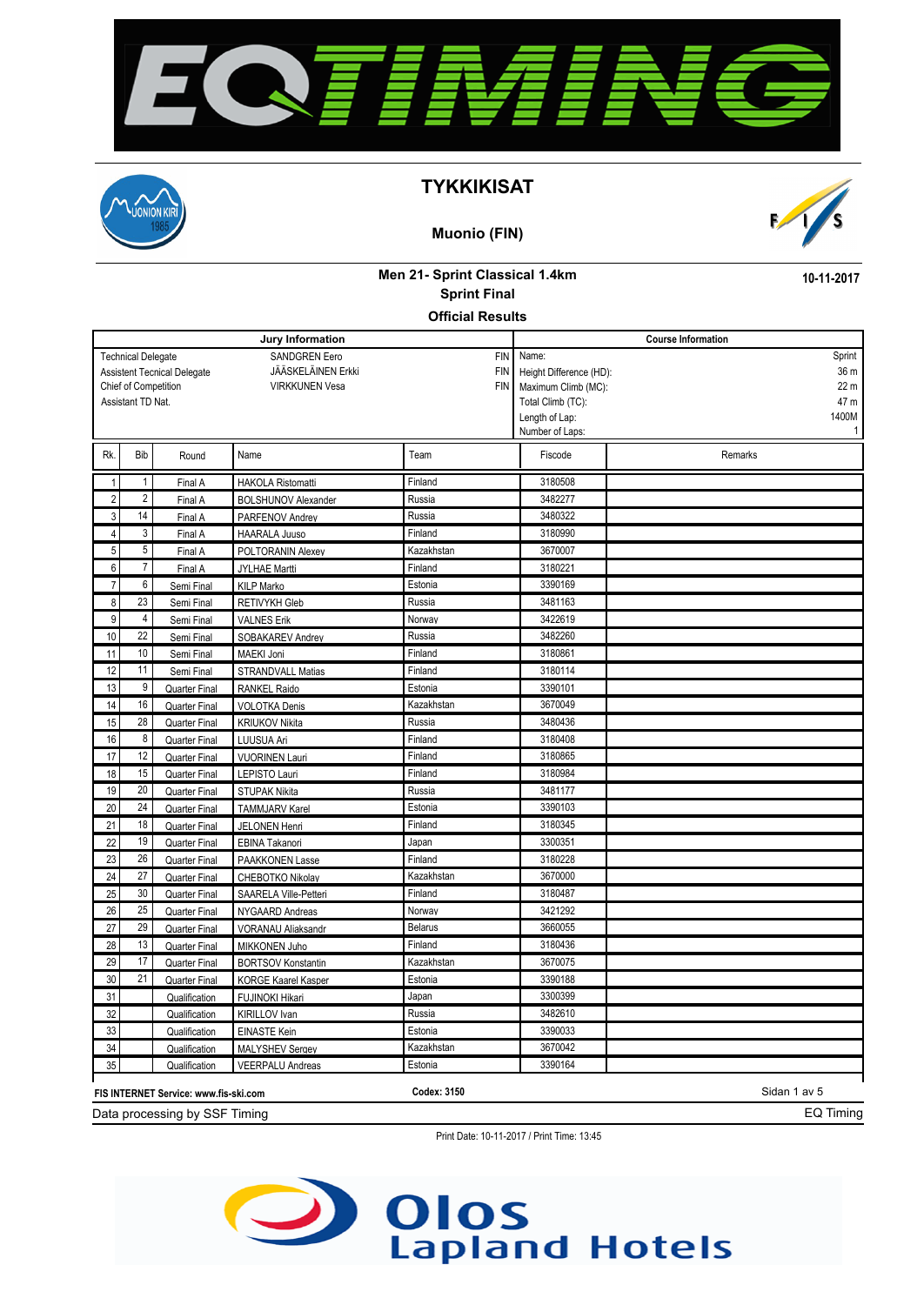



#### **Muonio (FIN)**



**10-11-2017**

## **Men 21- Sprint Classical 1.4km Sprint Final**

**Official Results**

| Rk. | Bib                                        | Round                                 | Name                      | Team           | Fiscode | Remarks      |  |
|-----|--------------------------------------------|---------------------------------------|---------------------------|----------------|---------|--------------|--|
| 36  |                                            | Qualification                         | LYUFT Ivan                | Kazakhstan     | 3670080 |              |  |
| 37  |                                            | Qualification                         | <b>KUKLIN Mikhail</b>     | <b>Belarus</b> | 3660155 |              |  |
| 38  |                                            | Qualification                         | <b>SUHONEN Verneri</b>    | Finland        | 3181098 |              |  |
| 39  |                                            | Qualification                         | <b>VAICIULIS Modestas</b> | Lithuania      | 3780015 |              |  |
| 40  |                                            | Qualification                         | RAKHIMBAYEV Daulet        | Kazakhstan     | 3670038 |              |  |
| 41  |                                            | Qualification                         | EIRA Aslak Ole            | Norway         | 3422898 |              |  |
| 42  |                                            | Qualification                         | VALOEY Elias Rene         | Norway         | 3422096 |              |  |
| 43  |                                            | Qualification                         | ROOS Henri                | Estonia        | 3390207 |              |  |
| 44  |                                            | Qualification                         | <b>NARUSE Kaichi</b>      | Japan          | 3300270 |              |  |
| 45  |                                            | Qualification                         | PEDERSEN Isak             | Iceland        | 3250053 |              |  |
| 46  |                                            | Qualification                         | <b>WANG Qiang</b>         | China          | 3120068 |              |  |
| 47  |                                            | Qualification                         | SARKKINEN Joonas          | Finland        | 3180860 |              |  |
| 48  |                                            | Qualification                         | RASANEN Veli-Matti        | Finland        | 3180856 |              |  |
| 49  |                                            | Qualification                         | <b>BIRGISSON Saevar</b>   | Iceland        | 3250018 |              |  |
| 50  |                                            | Qualification                         | FROST Edvin               | Norway         | 3422291 |              |  |
| 51  |                                            | Qualification                         | <b>SHUBIN Dmitriv</b>     | Kazakhstan     | 3670097 |              |  |
| 52  |                                            | Qualification                         | KRASOVSKYI Oleksii        | Ukariane       | 3690074 |              |  |
| 53  |                                            | Qualification                         | <b>MIKKELSEN Eirik</b>    | Norway         | 3422264 |              |  |
| 54  |                                            | Qualification                         | <b>KOLL Kristian</b>      | Estonia        | 3390189 |              |  |
| 55  |                                            | Qualification                         | <b>VELICHKO Yevgeniy</b>  | Kazakhstan     | 3670022 |              |  |
| 56  |                                            | Qualification                         | TERVO Janne               | Finland        | 3180564 |              |  |
| 56  |                                            | Qualification                         | KE Ma                     | China          | 3120109 |              |  |
| 58  |                                            | Qualification                         | <b>SURKOV Nikita</b>      | Russia         | 3481904 |              |  |
| 59  |                                            | Qualification                         | <b>STROLIA Mantas</b>     | Lithuania      | 3780010 |              |  |
| 60  |                                            | Qualification                         | KORPELA Heikki            | Finland        | 3180565 |              |  |
| 61  |                                            | Qualification                         | <b>LANTTA Matias</b>      | Finland        | 3181168 |              |  |
| 62  |                                            | Qualification                         | PEREKHODA Ruslan          | Ukariane       | 3690030 |              |  |
| 63  |                                            | Qualification                         | ASTAPENKA Yurv            | <b>Belarus</b> | 3660045 |              |  |
| 64  |                                            | Qualification                         | <b>KAURSON Tomas</b>      | Estonia        | 3390123 |              |  |
| 65  |                                            | Qualification                         | POIKONEN Verneri          | Finland        | 3181160 |              |  |
| 66  |                                            | Qualification                         | <b>BAZYLEU Yauhen</b>     | <b>Belarus</b> | 3660102 |              |  |
| 67  |                                            | Qualification                         | TONOZUKA Yusei            | Japan          | 3300581 |              |  |
| 68  |                                            | Qualification                         | <b>VUORELA Markus</b>     | Finland        | 3181007 |              |  |
| 69  |                                            | Qualification                         | <b>BIE Maximilian</b>     | Norway         | 3422333 |              |  |
| 70  |                                            | Qualification                         | SATO Tomoki               | Japan          | 3300374 |              |  |
| 70  |                                            | Qualification                         | ZHARNOSSENKO Nikita       | Kazakhstan     | 3670096 |              |  |
| 72  |                                            | Qualification                         | <b>UDA Akihito</b>        | Japan          | 3300408 |              |  |
| 72  |                                            | Qualification                         | JAKOLA Joeraen            | Norway         | 3422815 |              |  |
| 74  |                                            | Qualification                         | <b>MOEN Sivert</b>        | Norway         | 3423544 |              |  |
| 75  |                                            | Qualification                         | NISHIKAWA Graham          | Canada         | 3100034 |              |  |
| 76  |                                            | Qualification                         | <b>KARP Algo</b>          | Estonia        | 3390034 |              |  |
| 76  |                                            | Qualification                         | JOHNSEN Vegard            | Norway         | 3422276 |              |  |
|     |                                            | FIS INTERNET Service: www.fis-ski.com |                           | Codex: 3150    |         | Sidan 2 av 5 |  |
|     | EQ Timing<br>Data processing by SSF Timing |                                       |                           |                |         |              |  |

Print Date: 10-11-2017 / Print Time: 13:45

# Olos<br>Lapland Hotels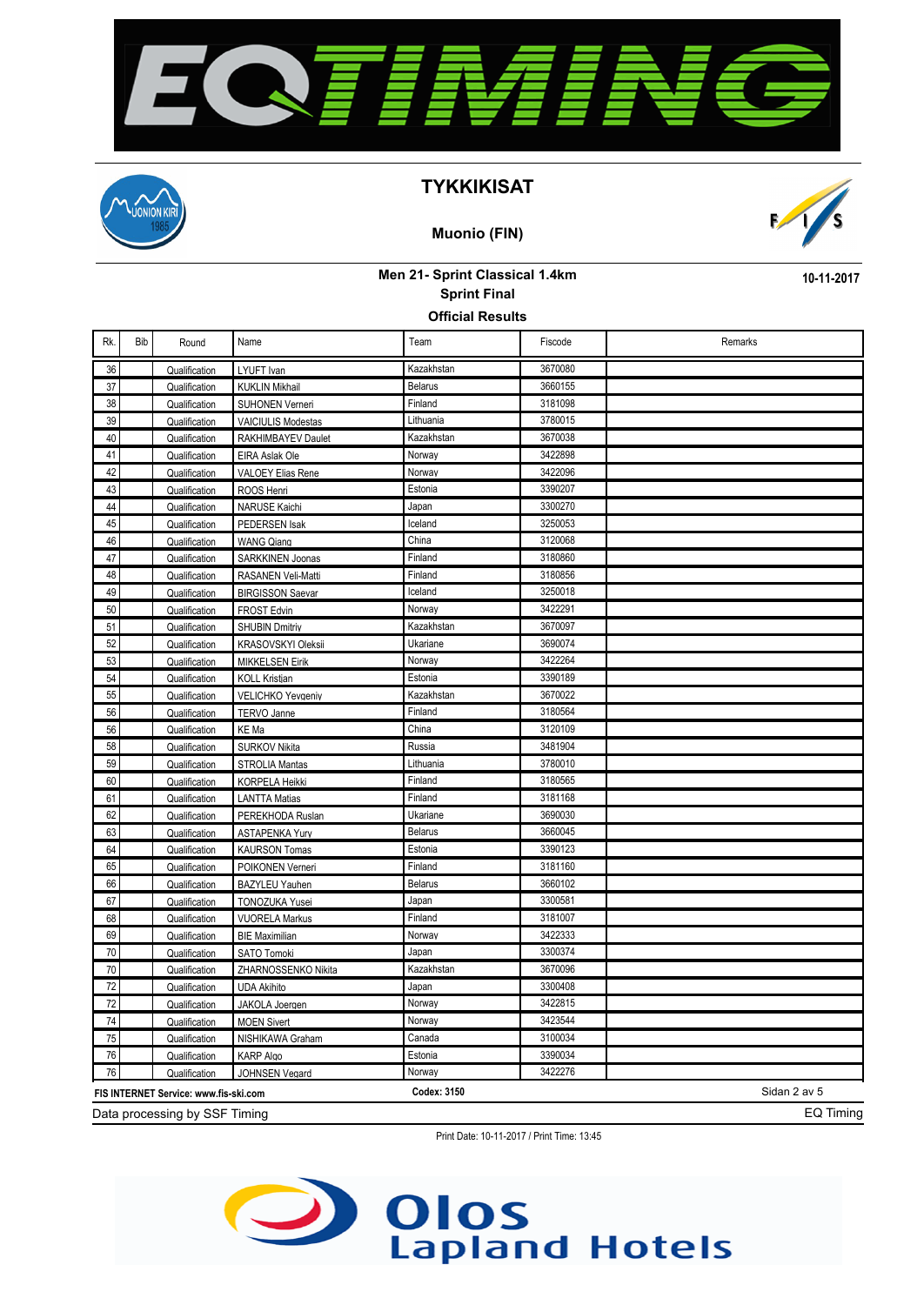



#### **Muonio (FIN)**



**10-11-2017**

## **Men 21- Sprint Classical 1.4km Sprint Final**

**Official Results**

| Rk. | <b>Bib</b>                                        | Round                                 | Name                                   | Team           | Fiscode | Remarks      |  |
|-----|---------------------------------------------------|---------------------------------------|----------------------------------------|----------------|---------|--------------|--|
| 78  |                                                   | Qualification                         | STROLIA Tautvydas                      | Lithuania      | 3780033 |              |  |
| 79  |                                                   | Qualification                         | ORLYK Andrii                           | Ukariane       | 3690108 |              |  |
| 80  |                                                   | Qualification                         | POLLUSTE Mart Kevin                    | Estonia        | 3390170 |              |  |
| 81  |                                                   | Qualification                         | <b>KARRI Kaarel</b>                    | Estonia        | 3390224 |              |  |
| 82  |                                                   | Qualification                         | PUKHKALO Vitaliy                       | Kazakhstan     | 3670115 |              |  |
| 83  |                                                   | Qualification                         | SHANG Jincai                           | China          | 3120063 |              |  |
| 84  |                                                   | Qualification                         | <b>VAHK Vane</b>                       | Estonia        | 3390246 |              |  |
| 85  |                                                   | Qualification                         | CHEREPANOV Sergey                      | Kazakhstan     | 3670006 |              |  |
| 86  |                                                   | Qualification                         | <b>NYHUS Erlend</b>                    | Norway         | 3422290 |              |  |
| 87  |                                                   | Qualification                         | <b>GRIDIN Nikita</b>                   | Kazakhstan     | 3670150 |              |  |
| 88  |                                                   | Qualification                         | YAMASHITA Haruki                       | Japan          | 3300608 |              |  |
| 89  |                                                   | Qualification                         | SALADKOU Aliaksandr                    | <b>Belarus</b> | 3660076 |              |  |
| 90  |                                                   | Qualification                         | ZHU Minaliana                          | China          | 3120099 |              |  |
| 91  |                                                   | Qualification                         | HARJU liro-Mikko                       | Finland        | 3180916 |              |  |
| 92  |                                                   | Qualification                         | <b>SUNDSTROM Niklas</b>                | Finland        | 3181205 |              |  |
| 93  |                                                   | Qualification                         | <b>ISHIKAWA Kentaro</b>                | Japan          | 3300362 |              |  |
| 94  |                                                   | Qualification                         | NOVSTAD Siave Bornoe                   | Norway         | 3423687 |              |  |
| 95  |                                                   | Qualification                         | <b>MCKEEVER Brian</b>                  | Canada         | 1282146 |              |  |
| 96  |                                                   | Qualification                         | <b>BABA Naoto</b>                      | Japan          | 3300494 |              |  |
| 97  |                                                   | Qualification                         | MOSKALENKO Nikita                      | Kazakhstan     | 3670127 |              |  |
| 98  |                                                   | Qualification                         | YOLTUKHOVSKYY Olea                     | Ukariane       | 3690065 |              |  |
| 99  |                                                   | Qualification                         | <b>MUKHIN Alexandr</b>                 | Kazakhstan     | 3670114 |              |  |
| 100 |                                                   | Qualification                         | YUMOTO Kova                            | Japan          | 3300674 |              |  |
| 101 |                                                   | Qualification                         | <b>JUMANIYAZAU Tsimur</b>              | Belarus        | 3660106 |              |  |
| 102 |                                                   | Qualification                         | PARK Seong-beom                        | Korea          | 3320114 |              |  |
| 103 |                                                   | Qualification                         | OTAKI Hyuga                            | Japan          | 3300536 |              |  |
| 104 |                                                   | Qualification                         | <b>ENGEN Sigurd Arne brones</b>        | Norway         | 3423416 |              |  |
| 105 |                                                   | Qualification                         | <b>TORBERGSEN Sindre Andre Winther</b> | Norway         | 3422636 |              |  |
| 106 |                                                   | Qualification                         | YOSHIDA Yuma                           | Japan          | 3300361 |              |  |
| 107 |                                                   | Qualification                         | LINDQVIST Jonatan                      | Finland        | 3180985 |              |  |
| 108 |                                                   | Qualification                         | SULISALO Samuli                        | Finland        | 3181173 |              |  |
| 109 |                                                   | Qualification                         | BATMUNKH Achbadrakh                    | Mongolia       | 3720014 |              |  |
| 110 |                                                   | Qualification                         | <b>KALEV Christopher</b>               | Estonia        | 3390234 |              |  |
| 111 |                                                   | Qualification                         | MIKAYELYAN Mikavel                     | Armenia        | 3740072 |              |  |
| 112 |                                                   | Qualification                         | RABAKUKK Karl Erik                     | Estonia        | 3390209 |              |  |
| 113 |                                                   | Qualification                         | POGHOSYAN Tadevos                      | Armenia        | 3740023 |              |  |
| 114 |                                                   | Qualification                         | <b>HIDA Ryo</b>                        | Japan          | 3300419 |              |  |
| 115 |                                                   | Qualification                         | <b>ANDREASSEN Einar Mikal</b>          | Norway         | 3423412 |              |  |
| 116 |                                                   | Qualification                         | SONINBAYAR Duurenbayar                 | Mongolia       | 3720016 |              |  |
| 117 |                                                   | Qualification                         | <b>JONSSON Albert</b>                  | Iceland        | 3250035 |              |  |
| 118 |                                                   | Qualification                         | ZHANG Chunyu                           | China          | 3120110 |              |  |
| 119 |                                                   | Qualification                         | SARKKINEN Jani                         | Finland        | 3181088 |              |  |
|     |                                                   | FIS INTERNET Service: www.fis-ski.com |                                        | Codex: 3150    |         | Sidan 3 av 5 |  |
|     | <b>EQ Timing</b><br>Data processing by SSF Timing |                                       |                                        |                |         |              |  |

Print Date: 10-11-2017 / Print Time: 13:45

# Olos<br>Lapland Hotels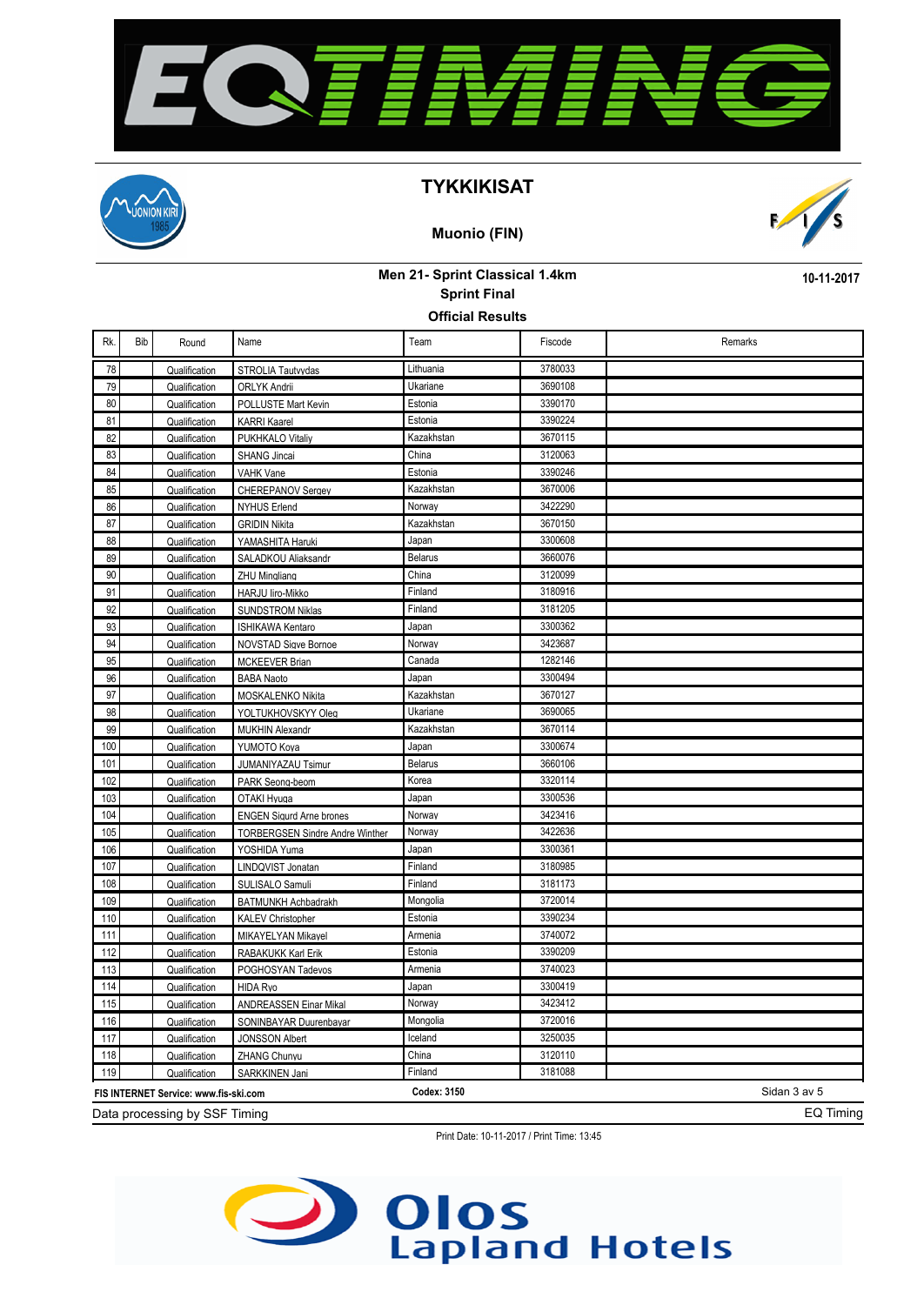





#### **Muonio (FIN)**

## **Men 21- Sprint Classical 1.4km Sprint Final**

**10-11-2017**

**Official Results**

| Rk. | Bib | Round         | Name                            | Team       | Fiscode | Remarks |
|-----|-----|---------------|---------------------------------|------------|---------|---------|
| 120 |     | Qualification | <b>TERENTYEV IIva</b>           | Kazakhstan | 3670154 |         |
| 121 |     | Qualification | <b>KAASIK Tauri</b>             | Estonia    | 3390263 |         |
| 122 |     | Qualification | <b>KUKKONEN Eero</b>            | Finland    | 3181121 |         |
| 123 |     | Qualification | PETERS Kari                     | Luxemburg  | 3360000 |         |
| 124 |     | Qualification | <b>TUOMISTO Ilkka</b>           | Finland    | 3180335 |         |
| 125 |     | Qualification | <b>HELKAMA Niilo</b>            | Finland    | 3181359 |         |
| 126 |     | Qualification | <b>TSEREN-OCHIR Adivajargal</b> | Mongolia   | 3720020 |         |

| Did not start |                             |                |         |
|---------------|-----------------------------|----------------|---------|
|               | SIPILA Turo                 | Finland        | 3181076 |
|               | <b>SELLIS Siim</b>          | Estonia        | 3390055 |
|               | <b>KLIMIN Olzhas</b>        | Kazakhstan     | 3670078 |
|               | CHYCHYKAU Aleh              | Belarus        | 3660107 |
|               | <b>EINARSSON Snorri</b>     | Iceland        | 3250038 |
|               | YAKIMENKA Dzmitry           | Belarus        | 3660083 |
|               | <b>DOLIDOVICH Sergei</b>    | Belarus        | 1125588 |
|               | ZHVIKAU Uladzislau          | <b>Belarus</b> | 3660124 |
|               | <b>RAUSSI Vesa</b>          | Finland        | 3181017 |
|               | <b>KLISEVICIUS Deividas</b> | Lithuania      | 3780048 |
|               | <b>KUCHARAU Yury</b>        | Belarus        | 3660116 |
|               | <b>LASKIN Tsimur</b>        | Belarus        | 3660134 |
|               | <b>VAHER Risto</b>          | Estonia        | 3390241 |
|               | <b>VAINIKKA Frans</b>       | Finland        | 3181083 |
|               | <b>MUKHIN Rinat</b>         | Kazakhstan     | 3670058 |
|               | PALIAKOU Artsiom            | Belarus        | 3660096 |
|               | <b>HRYBAU Uladzislau</b>    | <b>Belarus</b> | 3660133 |

| FIS INTERNET Service: www.fis-ski.com | Codex: 3150                                | Sidan 4 av 5 |
|---------------------------------------|--------------------------------------------|--------------|
| Data processing by SSF Timing         |                                            | EQ Timing    |
|                                       | Print Date: 10-11-2017 / Print Time: 13:45 |              |